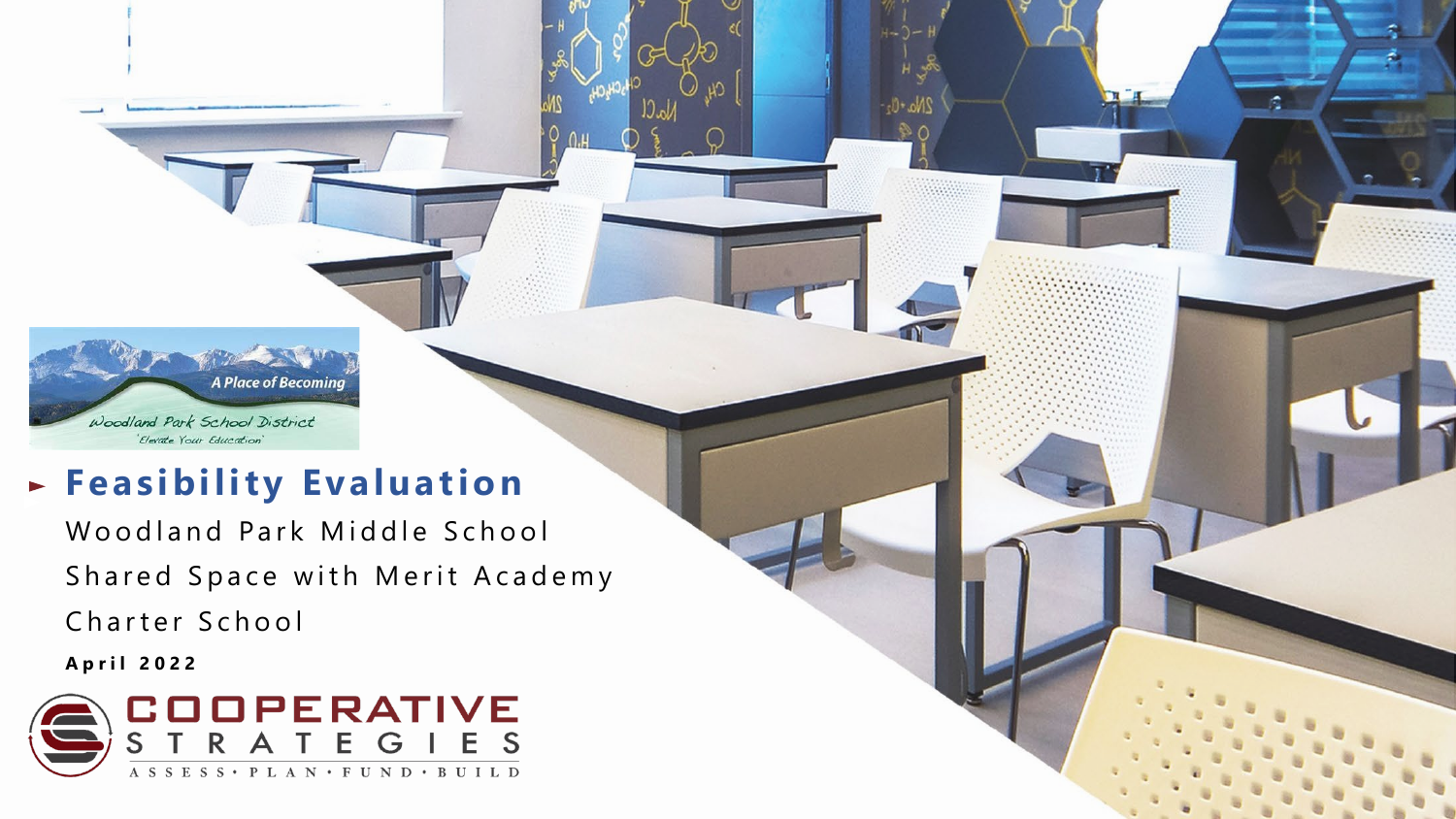

Cooperative Strategies was retained to review the feasibility of Merit Academy Charter School (Merit Academy) sharing space with Woodland Park Middle School (WPMS).

Cooperative Strategies reviewed the information that was made available to Woodland Park School District (WPSD) from Merit Academy. Cooperative Strategies was not able to confirm nor verify assumptions and projections that were provided from Merit Academy.

Cooperative Strategies relied on the information provided by WPSD related to space configuration and use of space by WPMS and proposed space for the charter school.

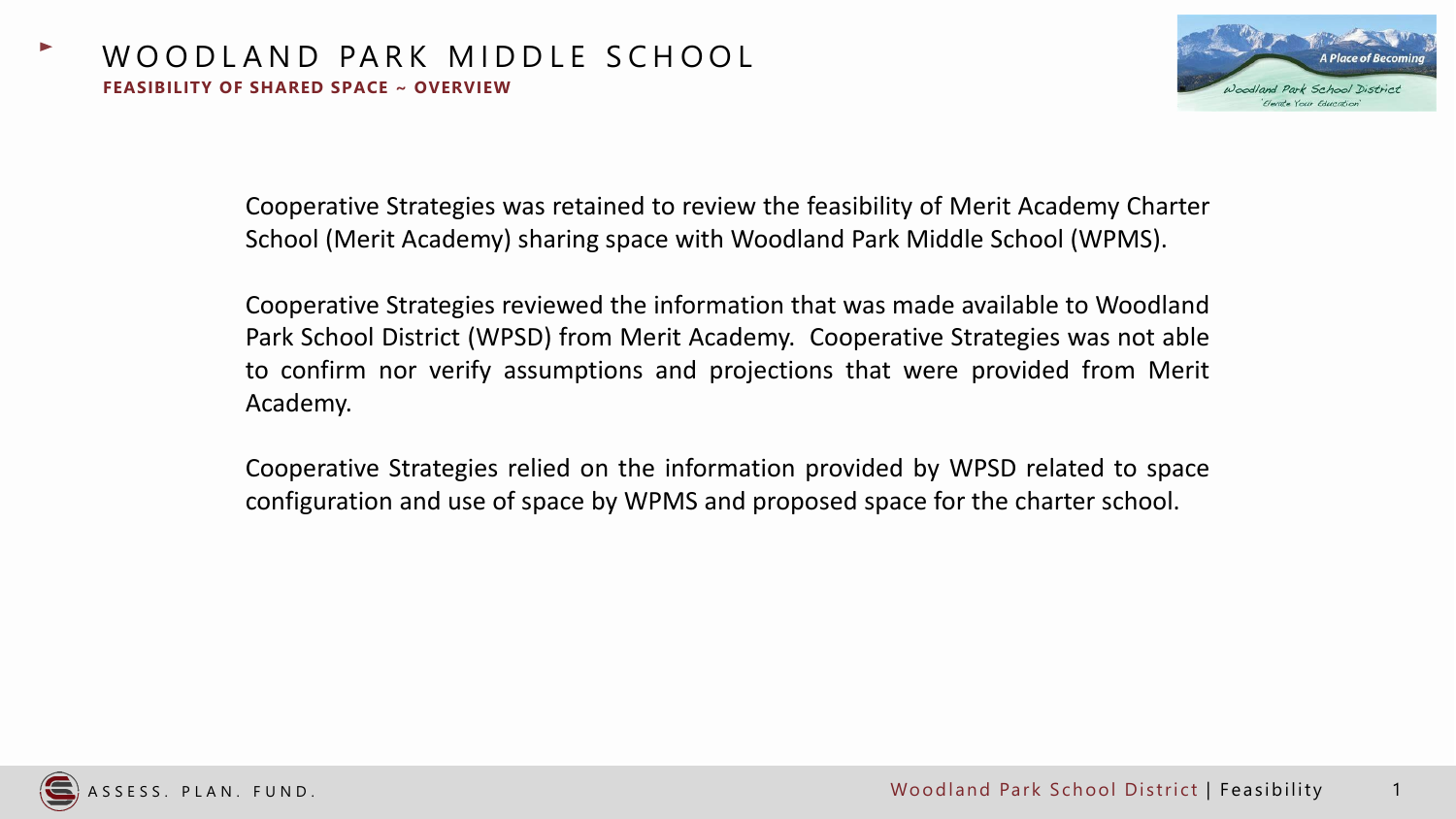



- Map of Woodland Park Middle School & site information
- Proposed spaces assigned to Woodland Park MS and Merit Academy CS
- Proposed space usage by school
- Identified capital investments for shared spaces

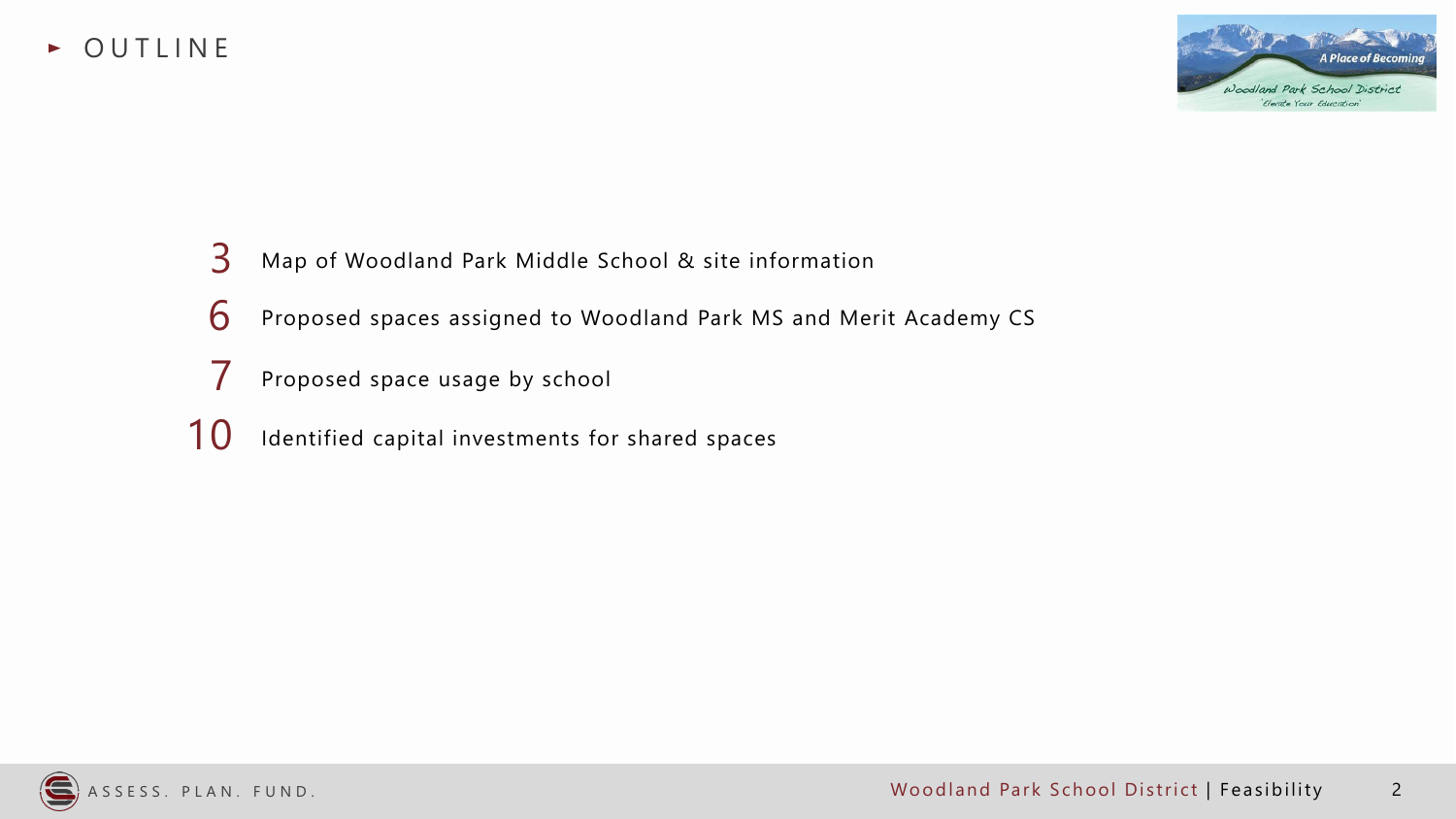# WOODLAND PARK MIDDLE SCHOOL **OVERVIEW OF FACILITY AND SITE**





# Facility/Site Details

- Building Gross Square Feet: 117,740
- 23 Acre site
- Original construction: 1995
- Addition ~ 14 classrooms: 2005
- Playground added: 2018
- Functional capacity: 900 students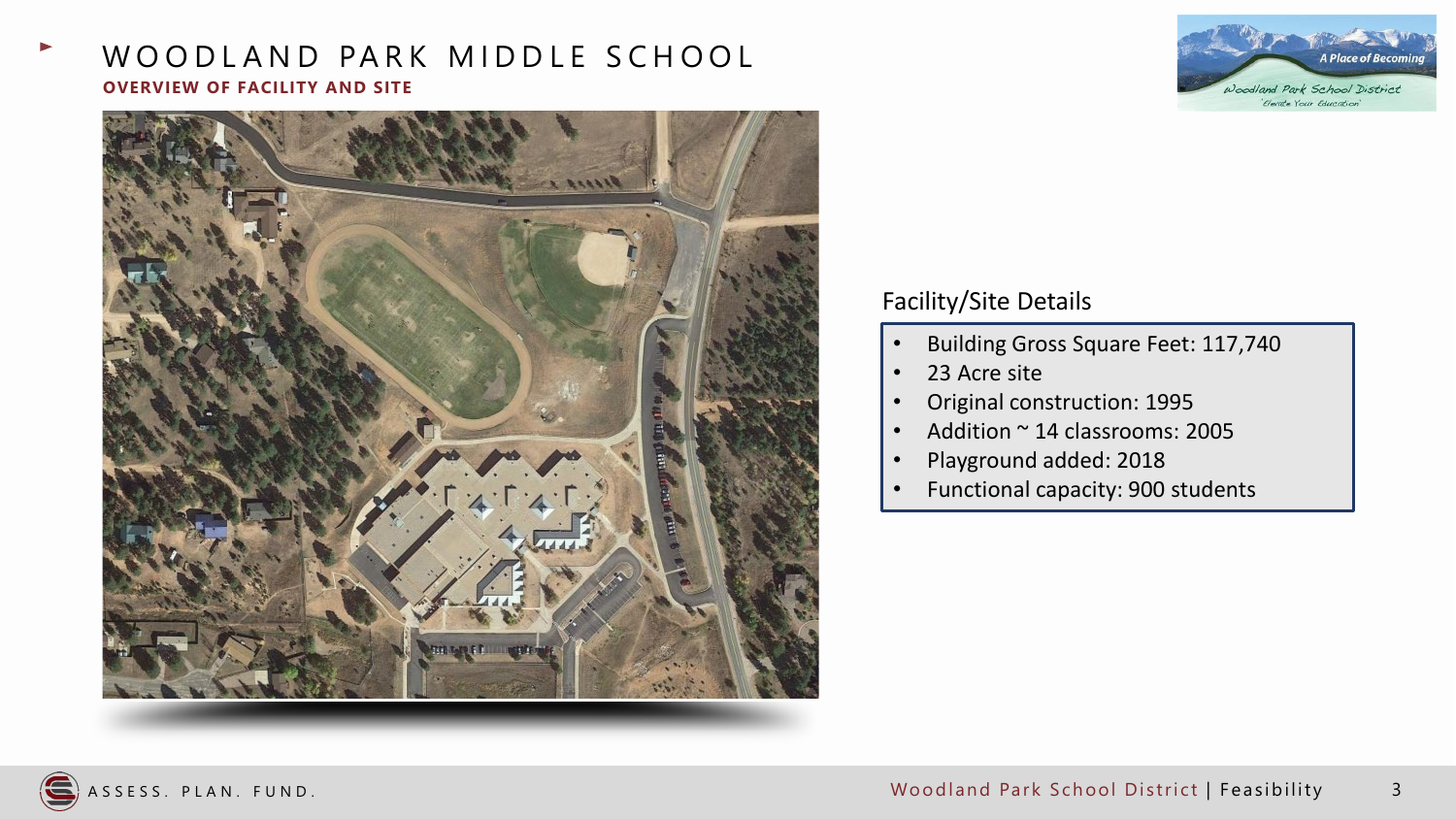#### WOODLAND PARK ENROLLMENT **HISTORIC DISTRICT BY SCHOOL AND POPULATION ESTIMATES 2026**





| <b>TELLER COUNTY</b><br><b>POPULATION ESTIMATES</b> |        |                       |       |         |  |  |
|-----------------------------------------------------|--------|-----------------------|-------|---------|--|--|
| <b>Age Group</b>                                    | 2021   | 2026<br><b>Change</b> |       | % Chand |  |  |
| Ages 0-2                                            | 612    | 621                   | 9     | 1.5%    |  |  |
| Ages 3-4                                            | 461    | 468                   | 7     | 1.5%    |  |  |
| Ages 5-10                                           | 1,561  | 1,567                 | 6     | 0.4%    |  |  |
| Ages 11-13                                          | 902    | 881                   | $-21$ | $-2.3%$ |  |  |
| Ages 14-18                                          | 1,416  | 1,441                 | 25    | 1.8%    |  |  |
| <b>Ages 5-18</b>                                    | 3,879  | 3,889                 | 10    | 0.3%    |  |  |
| <b>Total Population</b>                             | 26,832 | 28,077                | 1,245 | 4.6%    |  |  |

| Historical Enrollment - by School        |         |         |         |         |         |         |         |         |         |         |              |
|------------------------------------------|---------|---------|---------|---------|---------|---------|---------|---------|---------|---------|--------------|
| <b>School</b>                            | 2012-13 | 2013-14 | 2014-15 | 2015-16 | 2016-17 | 2017-18 | 2018-19 | 2019-20 | 2020-21 | 2021-22 | <b>Trend</b> |
| Columbine Elementary School              | 361     | 417     | 404     | 443     | 430     | 407     | 370     | 358     | 322     | 260     |              |
| <b>Gateway Elementary School</b>         | 392     | 381     | 373     | 344     | 320     | 373     | 348     | 345     | 305     | 301     |              |
| Summit Elementary School                 | 409     | 343     | 312     | 362     | 390     | 359     | 360     | 353     | 290     | 264     |              |
| <b>Woodland Park Middle School</b>       | 592     | 563     | 563     | 567     | 579     | 587     | 540     | 529     | 461     | 406     |              |
| <b>Woodland Park High School</b>         | 863     | 882     | 843     | 782     | 761     | 776     | 762     | 699     | 677     | 601     |              |
| <b>Total</b>                             | 2,617   | 2,586   | 2,495   | 2,498   | 2,480   | 2,502   | 2,380   | 2,284   | 2,055   | 1,832   |              |
| Source: Colorado Department of Education |         |         |         |         |         |         |         |         |         |         |              |

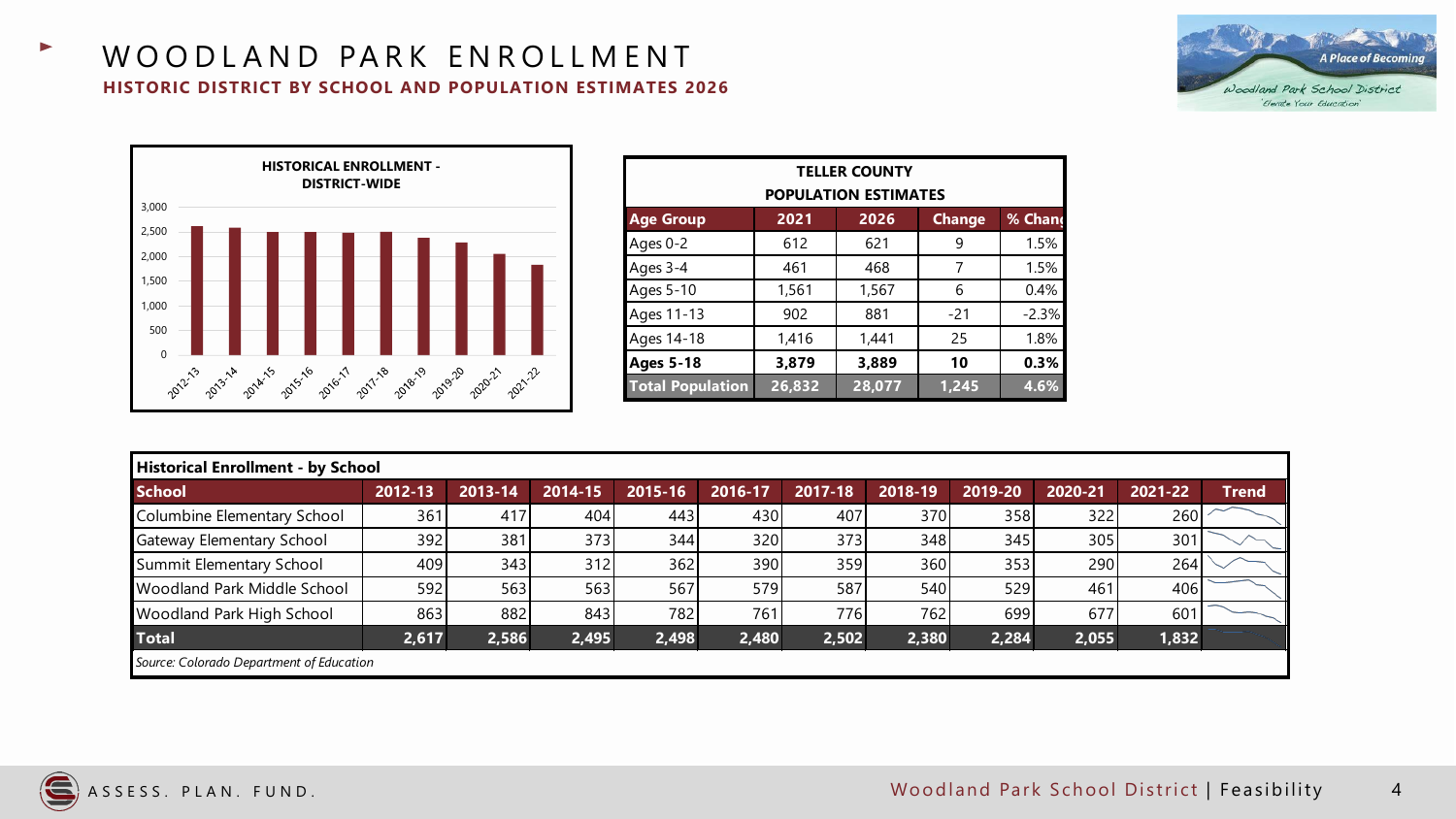



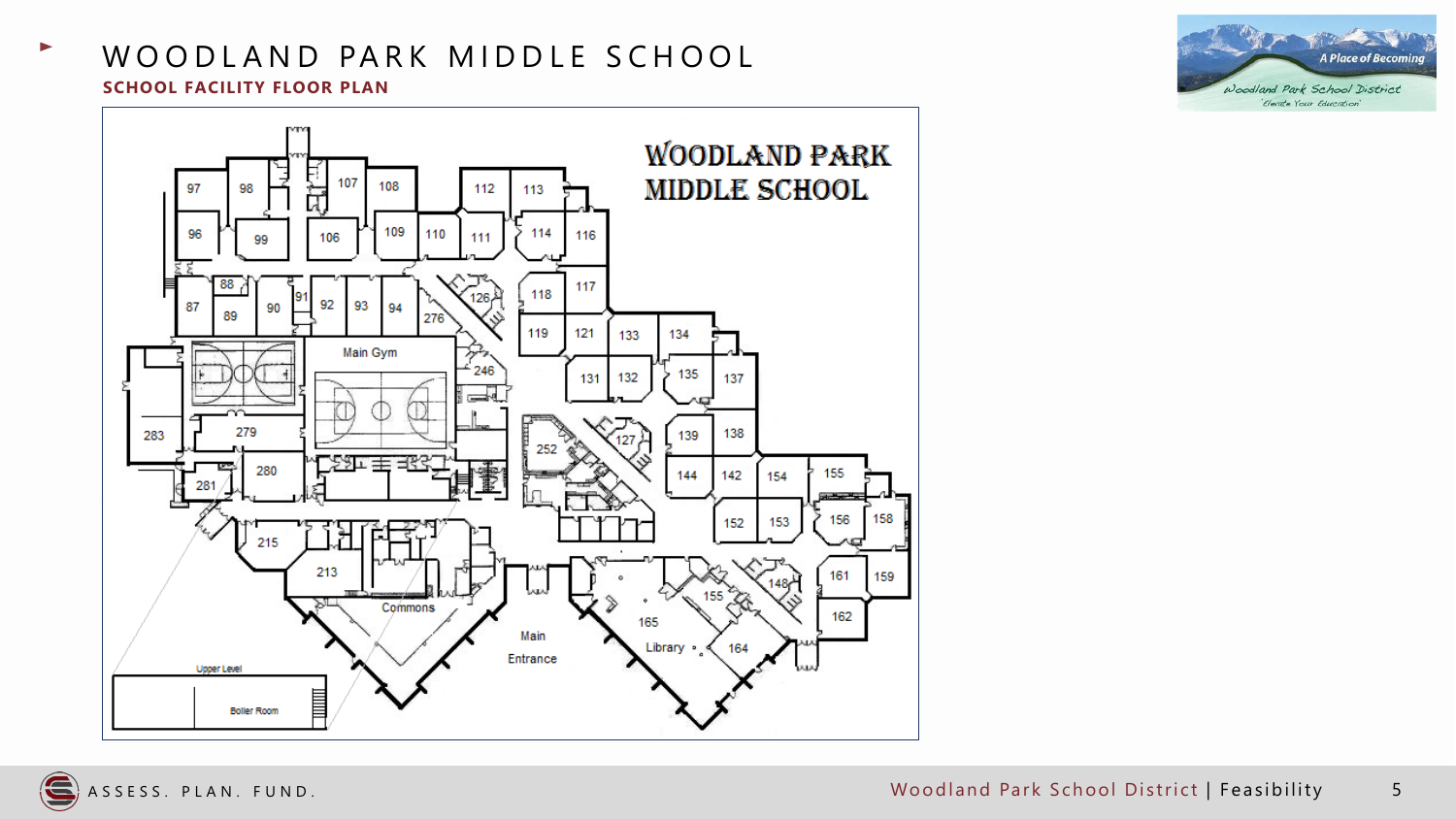### WOODLAND PARK MIDDLE SCHOOL **PROPOSED SPACES ASSIGNED TO WOODLAND PARK MS AND MERIT ACADEMY CS**



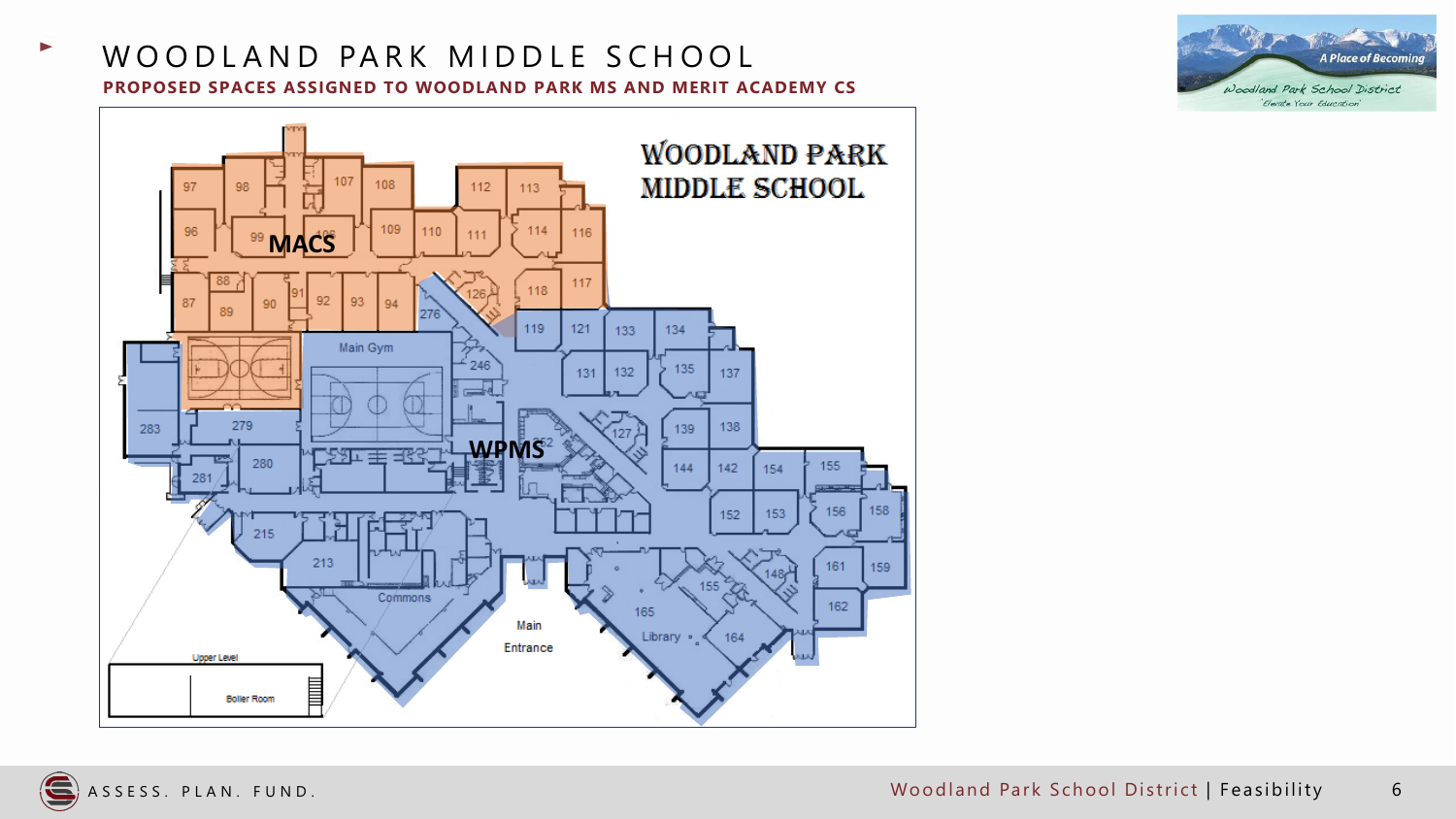#### WOODLAND PARK MIDDLE SCHOOL **PROPOSED SPACE USAGE BY WOODLAND PARK MIDDLE SCHOOL**

|            | <b>Woodland Park Middle School</b> |                   |                    |                                         |                        |  |  |
|------------|------------------------------------|-------------------|--------------------|-----------------------------------------|------------------------|--|--|
| ARK        | <b>Room No</b>                     | Room Sq<br>Ft Est | <b>Space Type</b>  | <b>Current</b><br>Load<br><b>Factor</b> | <b>Max</b><br>Capacity |  |  |
|            | 119                                | 800               | SSN                | 10                                      | 10                     |  |  |
| ЮI         | 121                                | 800               | SPED               | 12                                      | 12                     |  |  |
|            | 131                                | 800               | SPED               | 15                                      | 15                     |  |  |
|            | 132                                | 800               | SPED               | 15                                      | 15                     |  |  |
|            | 133                                | 800               | Classroom          | 24                                      | 24                     |  |  |
|            | 134                                | 800               | Science            | 24                                      | 24                     |  |  |
|            | 135                                | 800               | Classroom          | 24                                      | 24                     |  |  |
|            | 137                                | 800               | Science            | 24                                      | 24                     |  |  |
|            | 138                                | 800               | Classroom          | 24                                      | 24                     |  |  |
|            | 139                                | 700               | ELL                | 15                                      | 15                     |  |  |
|            | 141                                | 800               | IEP Conf.          | $\mathbf{0}$                            | 0                      |  |  |
|            | 142                                | 800               | Classroom          | 24                                      | 24                     |  |  |
|            | 152                                | 800               | Classroom          | 24                                      | 24                     |  |  |
|            | 153                                | 800               | Classroom          | 24                                      | 24                     |  |  |
|            | 154                                | 800               | Classroom          | 24                                      | 24                     |  |  |
|            | 155                                | 800               | Classroom          | 24                                      | 24                     |  |  |
|            | 156                                | 700               | Science            | 24                                      | 24                     |  |  |
|            | 158                                | 800               | Science            | 24                                      | 24                     |  |  |
| 55         | 159                                | 800               | Classroom          | 23                                      | 24                     |  |  |
|            | 161                                | 800               | Yoga               | $\mathbf{0}$                            | 24                     |  |  |
|            | 162                                | 800               | Classroom          | 23                                      | 24                     |  |  |
| 158<br>156 | 164                                | 900               | Art Room           | $\Omega$                                |                        |  |  |
|            | 165                                | 3200              | Library            | 0                                       |                        |  |  |
|            | 246                                | 600               | SPED Apt           | 5                                       | 5                      |  |  |
| 161<br>159 | 252                                | 850               | <b>FAC</b>         | $\overline{0}$                          |                        |  |  |
|            | 282                                |                   |                    |                                         |                        |  |  |
|            | 215                                | 1000              | Choir              | 0                                       |                        |  |  |
| 162        | 213                                | 1200              | Band               | $\mathbf{0}$                            |                        |  |  |
|            | 281                                | 700               |                    |                                         |                        |  |  |
|            | 279                                | 950               | Weight/Spin        | $\mathbf{0}$                            |                        |  |  |
|            | 283                                | 1700              | Recycle Prog       |                                         |                        |  |  |
|            | 280                                | 900               | Music              | $\mathbf{0}$                            |                        |  |  |
|            | 276                                | 800               | Resource           |                                         |                        |  |  |
|            |                                    |                   | Total              | 406                                     | 432                    |  |  |
|            |                                    |                   | <b>Utilization</b> |                                         | 94%                    |  |  |







'Elevate Your Education'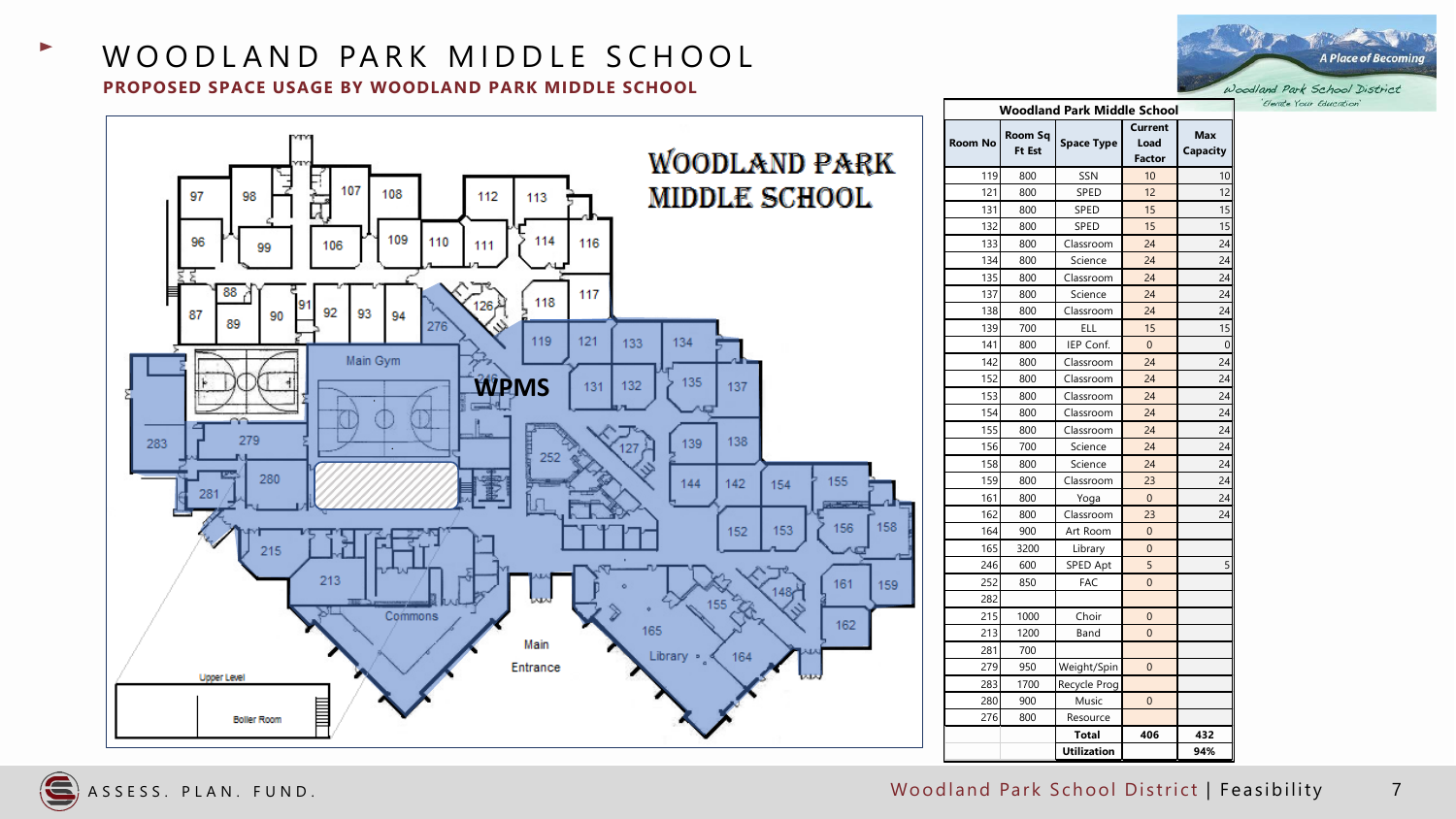

#### 2021-22 Enrollment

| Merit Academy |           |  |  |  |
|---------------|-----------|--|--|--|
| Grade Level   | Student   |  |  |  |
|               | Count Oct |  |  |  |
| Kindergarten  | 15        |  |  |  |
| 1st Grade     | 19        |  |  |  |
| 2nd Grade     | 22        |  |  |  |
| 3rd Grade     | 18        |  |  |  |
| 4th Grade     | 22        |  |  |  |
| 5th Grade     | 21        |  |  |  |
| 6th Grade     | 22        |  |  |  |
| 7th Grade     | 23        |  |  |  |
| 8th Grade     | 22        |  |  |  |
| Total         | 184       |  |  |  |

*Source: CDE, October 2021 Count*

| Merit Academy's Identified Needs, April 2022                      |
|-------------------------------------------------------------------|
| Merit Academy assumes 44% growth for 2022-23 School year,         |
| serving 265 full-time students in 2022-23. These projections were |
| adjusted to 311 based on Merit Academy's correspondence to        |
| the district of April 8, 2022                                     |
| 11 Primary classrooms (K-5): assumes 5 primary grades will        |
| require 2 classrooms, 1 class 4th grade                           |
| 5 Secondary classrooms – 4 classrooms to be shared for core       |
| curriculum, 1 dedicated science                                   |
| 1 Music Room                                                      |
| 1 Art Room                                                        |
| 2 Flex classrooms                                                 |
| Office space for Executive Director / admin offices               |
| 1 Classroom space for front office needs                          |

*Disclaimer: Cooperative Strategies (CS) received the 2021-22 enrollment for Merit Academy (184 students) and received Merit Academy's projections of 311 students for the 2022-23 school year: CS is simply reporting these projections as received. CS also received the above inventory of proposed space requirements for Merit Academy via email on April 8, 2022 and used this inventory for the capacity analysis.*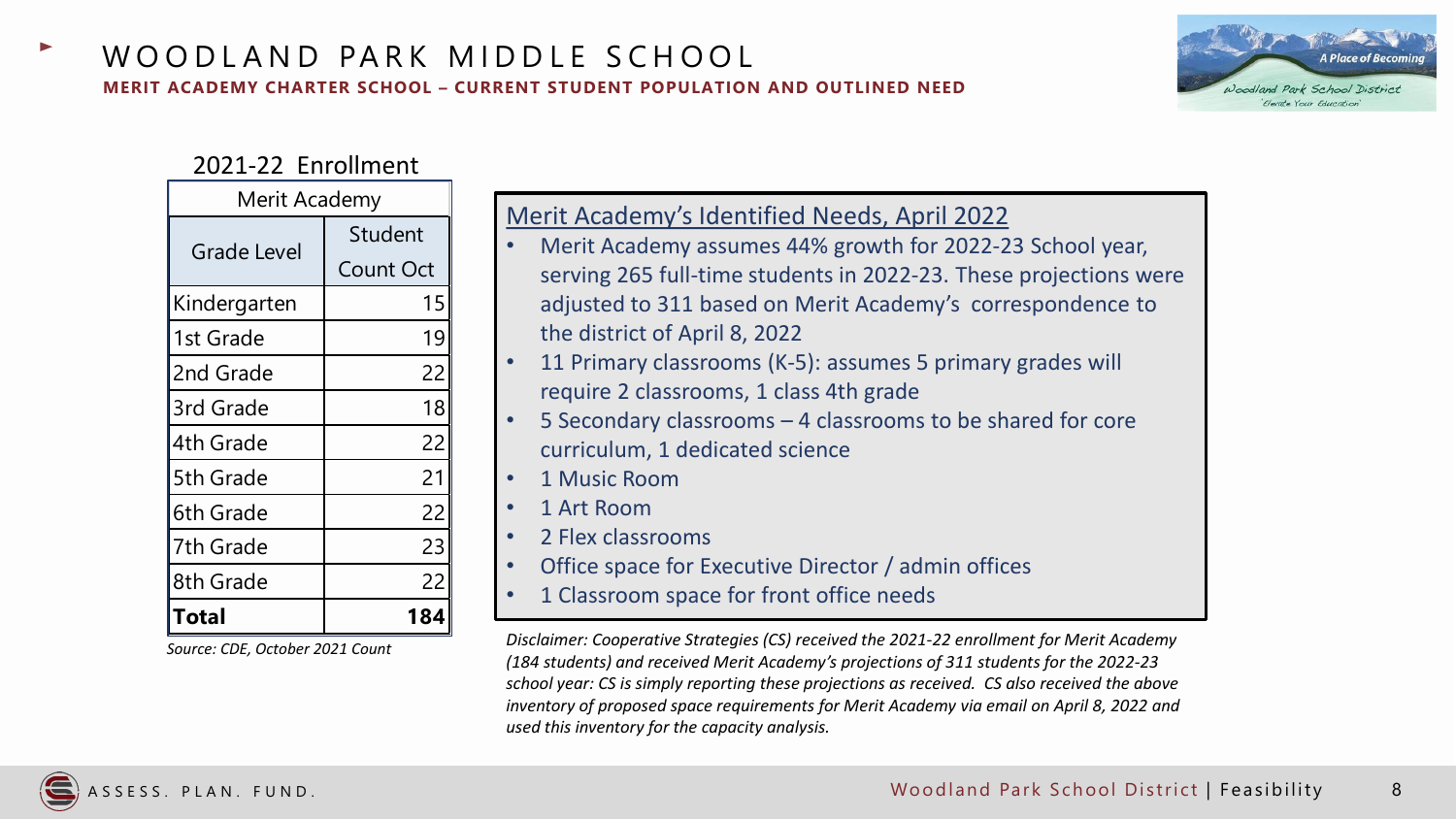### WOODLAND PARK MIDDLE SCHOOL **PROPOSED SPACE USAGE FOR MERIT ACADEMY CHARTER SCHOOL**





| Merit Academy Space Allocation |     |                           |                                         |                               |  |
|--------------------------------|-----|---------------------------|-----------------------------------------|-------------------------------|--|
| Room No   Sq Ft Est            |     | <b>Type</b>               | <b>Current</b><br>Load<br><b>Factor</b> | <b>Max</b><br><b>Capacity</b> |  |
| 87                             | 800 | Front Office              |                                         |                               |  |
| 88                             |     | <b>Ex Director Office</b> |                                         |                               |  |
| 89                             | 800 | <b>Shared Offices</b>     |                                         |                               |  |
| 90                             | 800 | Classroom                 | 17                                      | 24                            |  |
| 91                             |     | Extra Space               |                                         |                               |  |
| 92                             | 800 | Classroom                 | 28                                      | 24                            |  |
| 93                             | 800 | Classroom                 | 18                                      | 24                            |  |
| 94                             | 800 | Classroom                 | 18                                      | 24                            |  |
| 96                             | 800 | Classroom                 | 16                                      | 24                            |  |
| 97                             | 800 | Classroom                 | 16                                      | 24                            |  |
| 98                             | 800 | Classroom                 | 17                                      | 24                            |  |
| 99                             | 800 | Classroom                 | 17                                      | 24                            |  |
| 106                            | 800 | Classroom                 | 17                                      | 24                            |  |
| 107                            | 800 | Classroom                 | 18                                      | 24                            |  |
| 108                            | 800 | Classroom                 | 18                                      | 24                            |  |
| 109                            | 800 | Classroom                 | $\Omega$                                | 24                            |  |
| 110                            | 800 | Classroom                 | $\overline{0}$                          | 24                            |  |
| 111                            | 800 | Classroom                 | 24                                      | 24                            |  |
| 112                            | 800 | Classroom                 | 28                                      | 24                            |  |
| 113                            | 800 | Classroom                 | $\overline{0}$                          | 24                            |  |
| 114                            | 800 | Classroom                 | 35                                      | 24                            |  |
| 116                            | 800 | Science Classroom         | $\overline{0}$                          | 24                            |  |
| 117                            | 800 | SPED                      | $\overline{0}$                          | 15                            |  |
| 118                            | 800 | Classroom                 | 24                                      | 24                            |  |
| 126                            |     | Extra Space               |                                         |                               |  |
|                                |     | <b>Total</b>              | 311                                     | 471                           |  |
|                                |     | <b>Utiliazation</b>       |                                         | 66%                           |  |

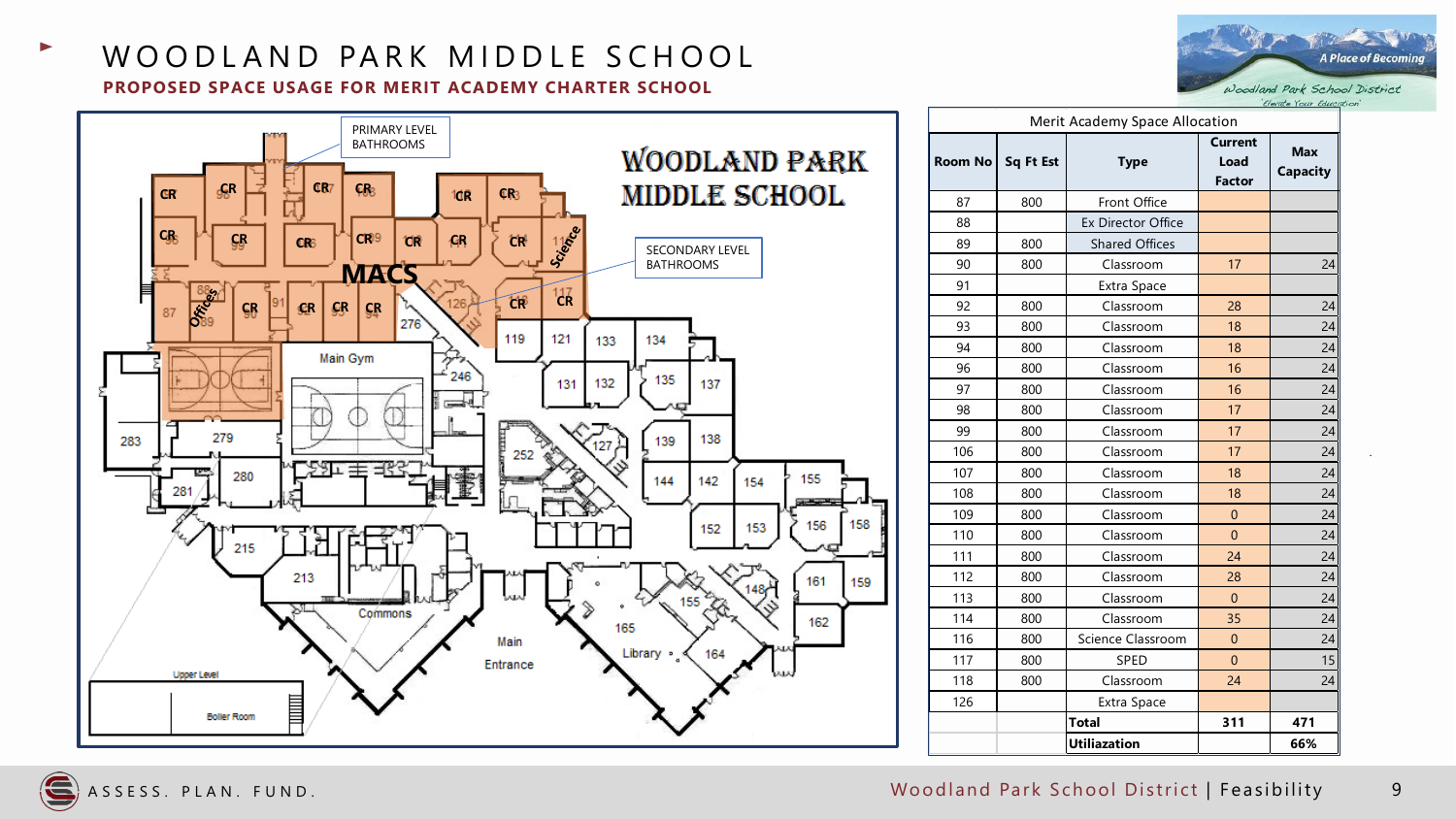# WPMS CAPITAL NEEDS **IDENTIFIED CAPITAL INVESTMENTS FOR SHARED SPACES AND IDENTIFIED REPAIRS**



# **Capital Expenditures Identified by the School District to accommodate Merit Academy and WPMS:**

- Addition of 2 crash doors between the two schools *\$15K - \$25K*
- Cameras added to NEW AN Room *\$3K - \$7K*
- Build refocus room for the AN and SSN programs (2) *\$10K - \$25K*
- NEW Stem Lab in Room 280 *\$20K - \$50K*
- Relocation of the Recycling Center *~\$5K*
- PE curtain for the main gym *\$30K - \$40K*
- Adjustments to the PA system *\$5K - \$15K*
- Reconfiguration of the phone system *\$5K - \$15K*
- Reconfiguration of one set of restrooms for Merit Academy elementary *\$5K - \$20K*
- Add a wall into the staff lounge separating the server from the lounge and ensure heating into the space *\$5K - \$10K*
- Clear signage on all major entries (WPMS Main Office, WPMS Athletic Entrance, Merit Main Office) *\$4K - \$7K*
- Storage and moving costs *\$5K - \$10K*
- *Total Cost Impact (estimated): \$112K - \$229K*

# **Capital Expenditures Identified by the Facilities Condition Assessments (next 2-years):**

- VCT Flooring (Original) *~\$65K*
- Broadloom Carpeting (Original) *~\$245K*
- Chain Link Fencing *~\$7K*
- Storefront Door Assemblies (Original) *~\$46K*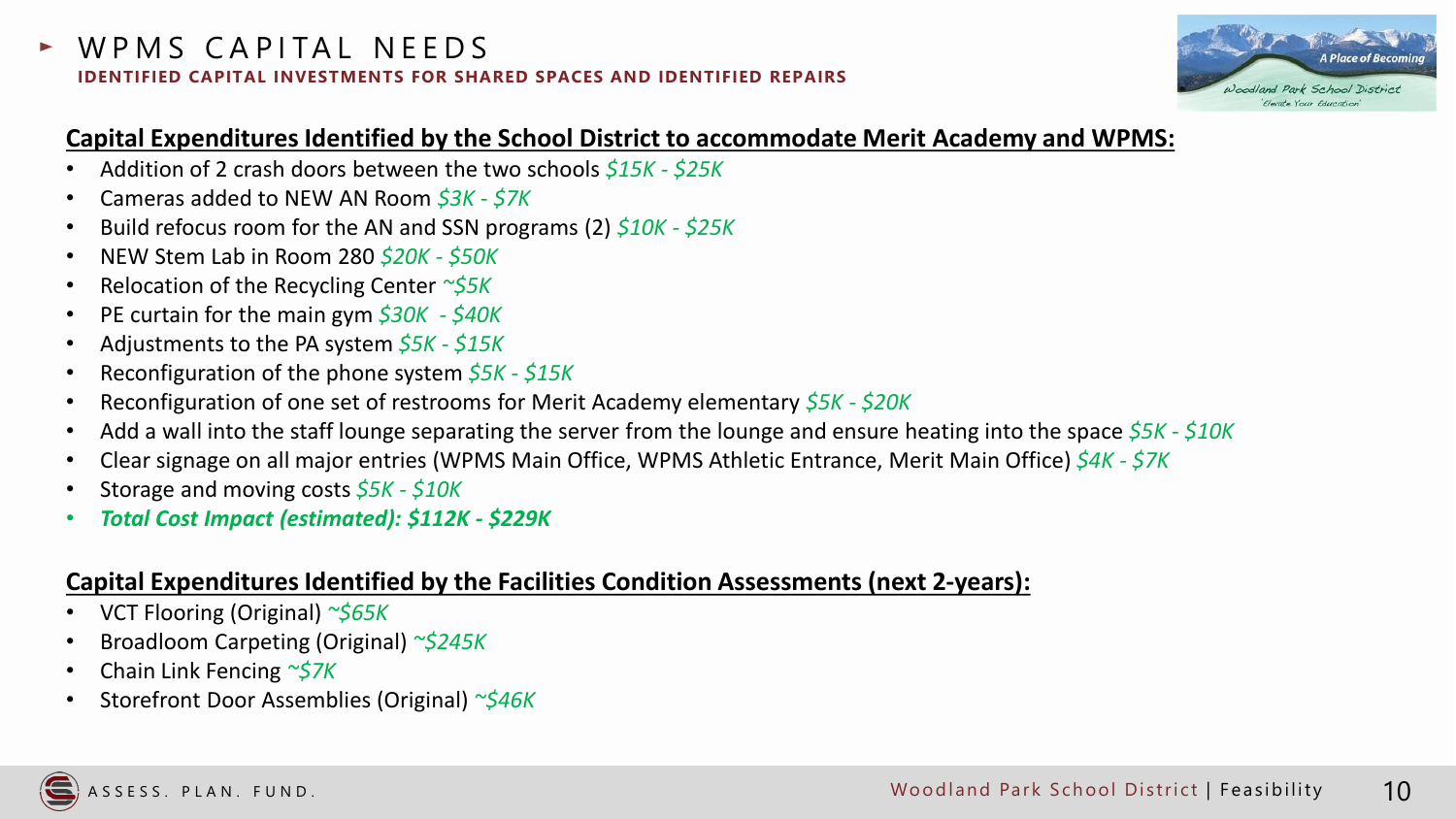# WOODLAND PARK MIDDLE SCHOOL **SHARED USE FEASIBILITY**



# **Considerations**

- WPMS was designed for 900 students
- Capacity in alignment with primary school calculations
- Merit Academy's projected 2022-23 enrollment is 311, allocated program capacity is 471 maximum enrollment
- Woodland Park Middle School's 2022-23 projected enrollment is 406 students (based on current enrollment), allocated capacity is 432 maximum enrollment
- Combined enrollment for 2022-23 is 717, 183 below program capacity of 900, for an approximate overall utilization of the facility of 80%

| <b>School</b>    | Program<br><b>Capacity</b> | <b>Current</b><br>Load<br><b>Factor</b> | <b>Utilization</b> |
|------------------|----------------------------|-----------------------------------------|--------------------|
| Merit Academy    | 471                        | 311                                     | 66%                |
| Woodland Park MS | 432                        | 406                                     | 94%                |

# **Feasibility**

- The two schools may operate as outlined by program needs and projected enrollment within designated areas
- Detailed expenses related to shared spaces are included on p. 10 of this document
	- Total Cost Impact (estimated): \$112K \$229K